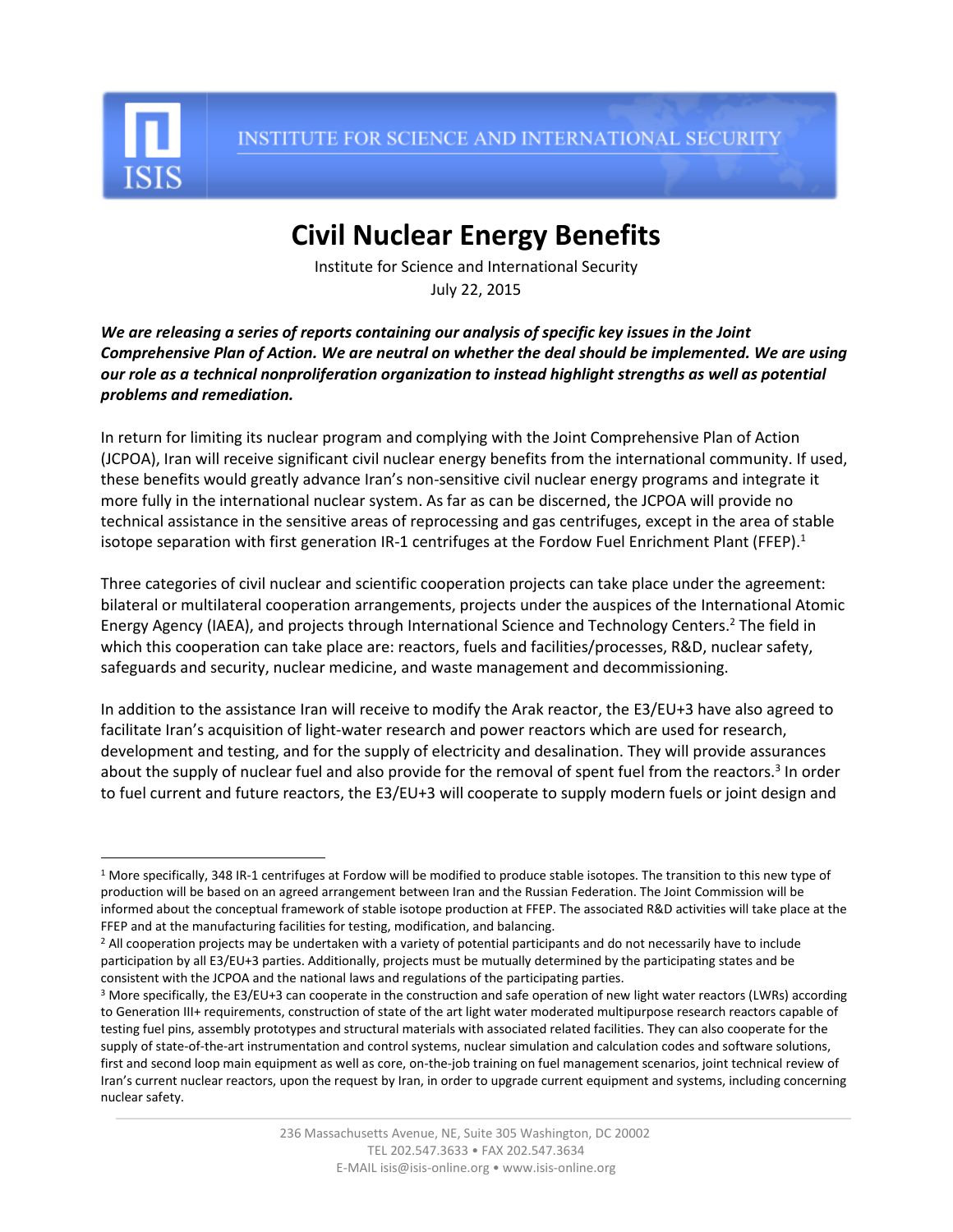fabrication technologies, licenses, equipment, and infrastructure.<sup>4</sup> They will also assist in making sure that Iran is meeting international qualification standards for nuclear fuel fabricated domestically.

Iran will also receive a considerable amount of R&D assistance in the following nuclear science and technology areas: accelerator-based nuclear physics and nuclear astrophysics research, stable isotope production (Fordow and involving only IR-1 centrifuges, not advanced ones), plasma physics, nuclear fusion, Tehran Research Reactor (TRR) applications, modernized Arak reactor, future research reactors, design/manufacture and/or assembly of in-core measuring instrumentation and technologies, nuclear instrumentation and control, systems and electronics design, manufacture and/or assembly, fusion technology and plasma physics, neutrino astronomy, accelerators, and data acquisition and processing software.

From a safety and security perspective, the E3/EU+3 and possibly others will cooperate with Iran to establish a domestic Nuclear Safety Centre, support interactions between nuclear regulatory authorities and facilitate exchanges and visits to nuclear regulatory authorities and nuclear power plants outside of Iran, and enhance and strengthen domestic emergency preparedness and severe accident management capability. The objective is to provide support and assistance so that Iran can join the conventions on nuclear safety and security. However, in this field they can also conclude bilateral/multilateral agreements with related organizations and research centers, supply of valid codes, instruments and equipment related to nuclear safety, strengthen domestic emergency preparedness and severe accident management capability, arrange training for reactor and facility operators and regulatory authority personnel, equip the Nuclear Safety Centre with tools, techniques and equipment, in order to support and facilitate technical and professional training and exchange of lessons-learned for reactor and facility operators, regulatory authority personnel and related supportive organizations.

Iran will also receive cooperation for the effective and efficient implementation of IAEA safeguards and transparency measures. This could entail on-the-job trainings and workshops to strengthen nuclear material accounting and control process, human resource development, and quality assurance/quality control processes. There will also be cooperation to implement nuclear security guidelines and best practices.

In the field of nuclear medicine, Iran will receive help in order to enhance its expertise in diagnostic imaging and radiotherapy, increase the availability of medical radioisotopes for diagnosis and treatment, and facilitate its participation in the international scientific and nuclear medicine community. In order to do so, the E3/EU+3 can provide upgrades to the infrastructure associated with existing cyclotron facilities, facilitate Iranian acquisition of a new cyclotron and radiopharmacy equipment as well as the acquisition of state-of-the-art diagnostic imaging and radiotherapy equipment for existing or new nuclear medicine centers, cooperation on occupational and patient dosimetry procedures, improved target utilization to increase radioisotope production, acquisition of radioisotope sources for brachotherapy, and radiotherapy instrument calibration, and other medical and industrial applications, and supply of state-of-the art radiomedicine center and necessary laboratories.

The E3/EU+3 will also cooperate in the safe, effective, and efficient management and disposition of nuclear and radiological wastes derived from Iran's nuclear fuel cycle activities and nuclear medicine, radioisotope

 $\overline{a}$ 

<sup>4</sup> This includes assistance on purification processes, forming and metallurgical activities for different types of nuclear fuel clads and cladding for the modernized Arak heavy water research reactor.